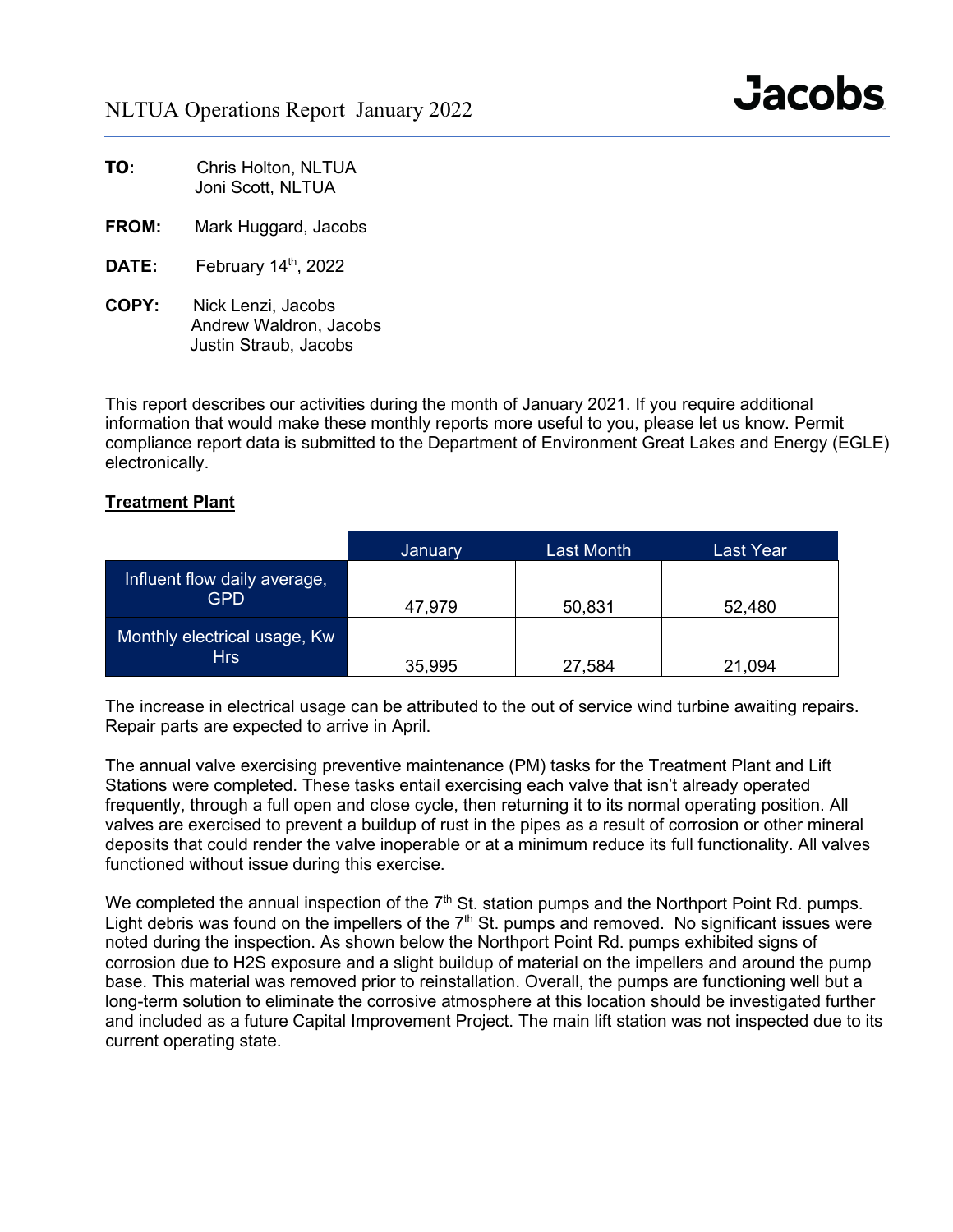





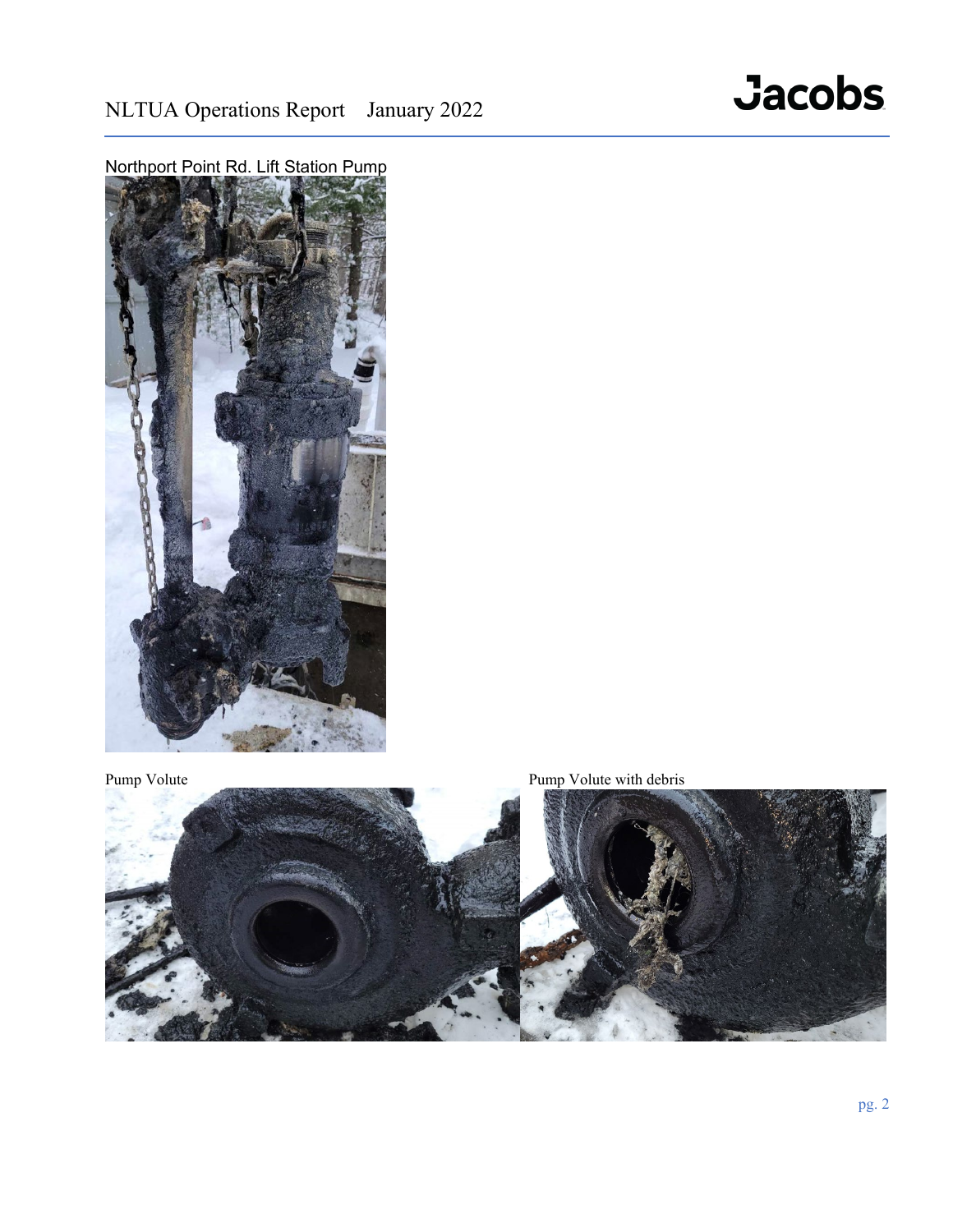The new reject chamber pumps arrived and were installed on January  $4<sup>th</sup>$ , 2022. Prior to installing we removed all material from the floor of the wet well. We re-configured the systems controls to run both pumps during each pump cycle vs one at a time. This was done to increase velocity within the discharge line, therefore reducing the likelihood of solids buildup within the line that has previously caused flow restrictions. The check valves for each pump were also inspected and replaced due to wear.

# **Lift Stations / Collection System**

The delivery date for the new Main Lift Station replacement pumps was extended due to supply chain issues. The new estimated arrival date is early April 2022. The repaired pump installed in December is continuing to function without issues. Jacobs bypass pump is staged for redundancy and will remain onsite until the new pumps arrive.

## **Residential Grinder pumps**

As part of our due diligence to reduce repeat call outs to residential grinders we perform the following checks before leaving the site. Table 1 below details our grinder pump responses.

- Tighten all control connections within control cabinet.
- $\checkmark$  Remove grease and debris from grinder tank.
- $\checkmark$  Remove all grease buildup from float switches.
- $\checkmark$  Verify all float switches operate properly and are positioned properly.
- $\checkmark$  Confirm proper pump operation.
- $\checkmark$  Verify alarm light is operational and audible alarm, if applicable.
- $\checkmark$  Inspect wet well components.
- $\checkmark$  Replace both the start and run capacitor.
- $\checkmark$  Inform homeowner of findings and what not to put in their sewer.

| ı avıc |               |                       |                                       |                                                                        |  |  |  |
|--------|---------------|-----------------------|---------------------------------------|------------------------------------------------------------------------|--|--|--|
|        | <b>Date</b>   | Location              | Alarm/Issue                           | <b>Resolution</b>                                                      |  |  |  |
|        | $1 - 18 - 22$ | 11251 North Shore Dr. | Discharge flex coupler<br>compromised | Kal Excavating exposed<br>and replaced coupler.                        |  |  |  |
|        | $1 - 11 - 22$ | 9787 N. Manitou Tr.   | <b>High Level</b>                     | Failed run capacitor.<br>Changed both the run and<br>start capacitors. |  |  |  |
|        | 1-4-22        | 13170 Paradesia Rd.   | Seal Fail Alarm                       | Replaced seal fail relay.                                              |  |  |  |

#### **Table 1**

## **On the Horizon**

- Aeration blower #2 repair or replacement. NLTUA sent letter to Manufacturer to recoup cost.
- Fine screen brush replacement 2022
- 7th St. station upgrade 2022
- Repair utility sink cold water line 2022
- Ferric Chloride room day tank relocation 2022
- Hach SC 100 replacement 2022
- Main lift station re-lining 2022